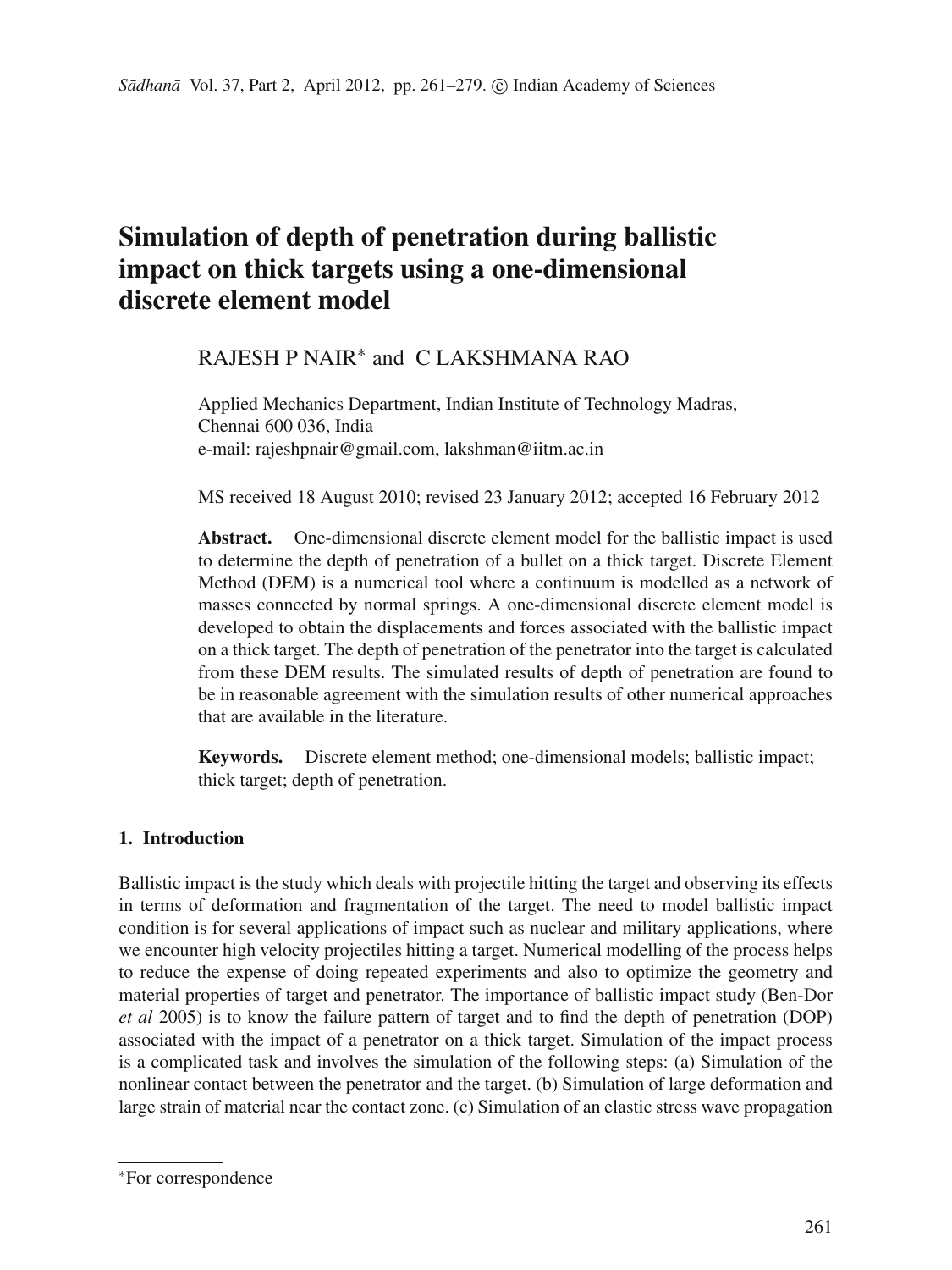through the penetrator and the target through the equations of motion through a continuum. (d) Simulation of energy dissipative mechanisms such as plastic deformation, damage through material separation, etc.

Each of the processes outlined above is complex and is a source of nonlinearity in the mechanical response of the target and would require detailed simulation numerically. While the procedures to simulate the nonlinear contact and material simulation would be common to any numerical procedure, there could be alternate strategies available for simulation of the equations of motion and the associated strain fields in a material.

Simulation of ballistic impact process has been done using several numerical techniques. Kurtaran *et al* (2003), Gailly & Espinosa (2002) have simulated the impact process using threedimensional solid elements, where a time domain analysis was done to simulate the continuum response, in classical finite element analysis of the process. Woodward (1996) used Finite Difference Method (FDM) to simulate ballistic impact process. Tavarez & Plesha (2007) have used a DEM to simulate the deformation and failure process for a continuum media. In this method, the continuum is idealized as a network of masses connected by springs and the response of the continuum is simulated by writing the equations of motion of each of the masses. Tavarez  $\&$  Plesha (2007) have simulated the separation of matter using DEM and claims that this method will be more effective compared to Finite Element Method (FEM) when it is necessary to simulate the separation of media during impact.

Ballistic impact on thick targets is normally associated with a crater generation by the penetrator, where it is difficult to infer the existence of any separation. An estimation of DOP associated with this process can also be done using any of the numerical procedures outlined above. In addition, the associated equations can also be solved by a simple finite difference technique and this has been done by Woodward (1996). In our study, the focus is on the simulation of DOP associated with a thick target, using the DEM. In future, the DEM procedure that is established here will be used to simulate complicated processes such as penetration in thin targets (where there is a possibility of separation) and two-dimensional impact processes.

For problems with severe damage, DEM offers a number of attractive features over continuum based numerical methods, with primary feature being a seamless transition from solid phase to particulate phase. Continuum based methods such as FEM are challenging to apply to these problems and are plagued by the need for continuum constitutive models, severe element distortion and frequent re-meshing. DEM by Magnier & Donze (1998) is also a recent numerical technique that has been used to predict the response of a continuum in several applications including impact.

Cundall & Strack (1979) originally proposed DEM and it is a numerical technique for evaluation of stresses and displacement in a continuum. In this method, each element is treated as an independent rigid mass which interacts with other similar masses through deformable springs that exist at the inter element interface. In DEM, equations of motion are written for each discrete mass and these equations are solved using an explicit numerical scheme. The DEM (Sitharam 2000) has been successfully used to simulate a number of deformational processes such as the compression test, three point bend test on concrete, footing operation, progressive caving of mine simulation, etc. In literature it is found that inelastic rock impact using DEM is carried out by An & Tannant (2007). Raje *et al* (2007) successfully used rigid discrete elements to model material continuum for evaluating the stress in bearing contacts. Prochazka (2004) introduced discrete hexagonal element for simulating fracture process in rock in 2-D domain.

Numerical modelling of ballistic impact analysis is possible using one-dimensional, twodimensional or in three-dimensional models of material deformation and failure. While the true response of any impact process is a three-dimensional in nature, simulation of a three-dimensional is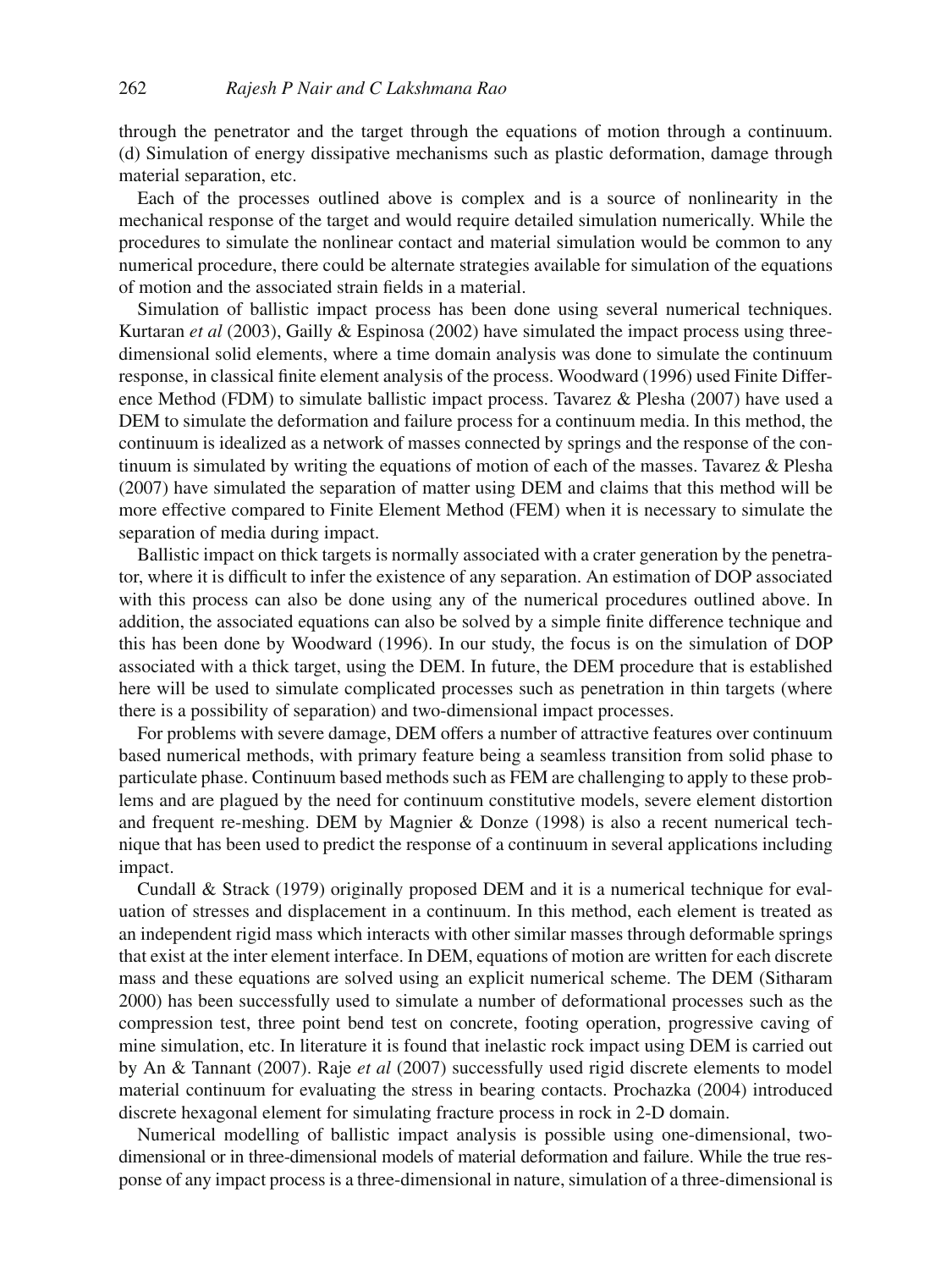too complex and is not amenable for developing an understanding into the impact phenomenon, or to study the response through a parametric study. In 3-D modelling the mesh size dependency on the result is more and also the total time for simulation is much higher compared to one-dimension modelling. The advantage of one-dimensional model is that there is less number of parameters in the mathematical formulation and hence it is easy for us to obtain first order estimates of design parameters such as DOP, residual velocity (velocity of penetrator coming out from target after full penetration), etc. with reasonable accuracy. The disadvantage of onedimensional modelling is that the multi-dimensional stress distributions cannot be obtained in the simulation.

In ballistic impact modelling of penetrator and target, one-dimensional analytical models as well as numerical models are available. These models can be used to make an estimate of the ballistic parameters. Forrestal *et al* (1995) developed one-dimensional analytical model for thick target in which failure pattern is predicted based on spherical cavity expansion. The assumption used is that radial velocity produced by penetrator for making cavity in target is equal to the particle velocity in the target at the nose target interface. A closed form equation for the DOP due to rigid spherical nose rods that penetrate ductile metal targets using the Newton's second law of motion for the entire body, treating it as a rigid mass, is obtained (Forrestal *et al* 1995). Awerbuch & Bodner (1974) developed a mathematical model to describe the mechanics of normal perforation (complete penetration) of projectile into metal targets. This model seems capable of predicting residual velocity of projectile, contact time and force time histories. But this model is applicable only for thin metal targets where the projectile will come out from the non-impact end of the target after penetration process. Anderson *et al* (1993) used energy balance principle and used numerical simulations to examine long rod penetration as a function of impact velocity. Ravid *et al* (1987) highlighted resistance to DOP based on momentum balance principle.

The numerical model proposed by Woodward (1996) based on FDM is used for ballistic impact study of penetrator on thick targets. The deformation of target and penetrator was studied by considering different strength for target and penetrator (Woodward 1996). The development of one-dimensional numerical model is done in Woodward's (1996) paper by considering the projectile and target as cylinders. Numerical Results (FDM) are compared with experimental results. The limitations of using a difference equation to model a differential equation in space, which is a limitation of any FDM, will continue to exist in the method adopted by Woodward (1996).

In our present work, we are simulating ballistic impact process using Discrete Element Method in a one-dimensional domain (1-D DEM). DEM was chosen as the numerical procedure, to explore the promise it holds in modelling material separation. A one-dimensional model is used in the current work because of its simplicity and also possible adequacy to get a first order estimate of the DOP. The paper is organized in the following way. Introduction and literature review was explained in section 1. The basic steps in DEM are given in section 2. Adaptation of DEM for ballistic impact is explained in section 3. Section 4 shows the results obtained in 1- D DEM for ballistic impact simulation and the comparison of results with 1-D FDM and experimental results. Conclusions about the results obtained in simulation are discussed in section 5.

## **2. Basic steps in DEM**

Cundall & Strack (1979) have introduced the DEM as a numerical technique which can be applied to discontinuous bodies like granular materials. Discrete numerical model are used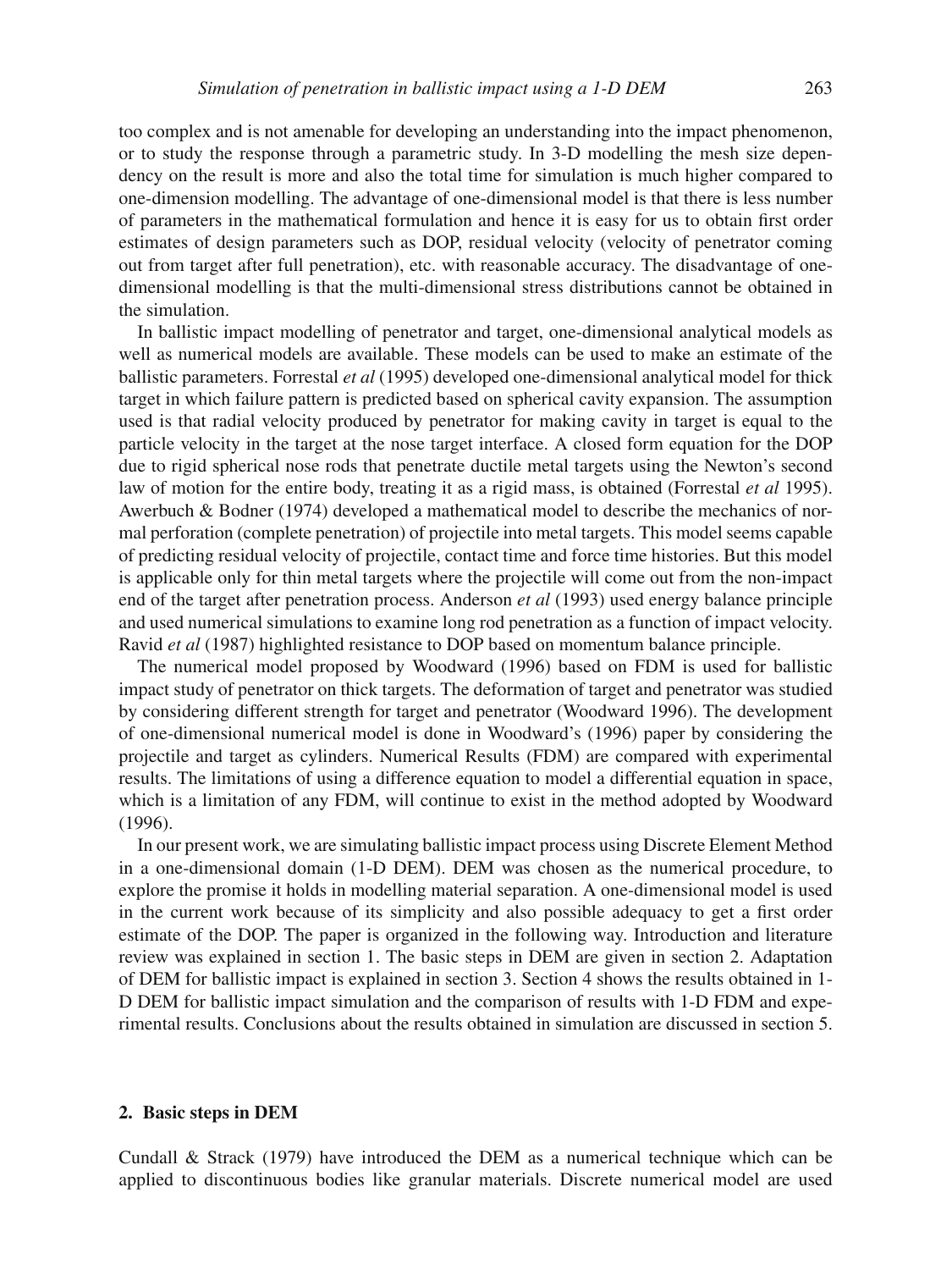

**Figure 1.** Principle of DEM.

in Cundall & Strack (1979) paper for granular assemblies which is capable of describing the mechanical behaviour assemblies of discrete elements which are either circular discs or spheres. In DEM time-step chosen is so small that during a single time step, disturbances will not propagate from one discrete element to its immediate neighbouring element. It is this advantage of DEM which makes it possible to model the interaction of large number of elements without requiring high memory capacity. The total number of time steps taken for DEM simulation is in such a way that contact force remains same even if we increase the number of time steps. Two laws are basically used in DEM. They are; (i) Force- displacement law at the contact points to find contact force and (ii) Newton's second law of motion to find out displacement of each discrete element. The DEM is used to find out the contact deformation and forces at each contact points. The principle of DEM is shown in figure 1.

## 2.1 *Modelling the geometry of material as an assembly of discrete element particles connected by normal and shear springs*

Modelling the geometry is an important part of DEM. The mass of the solid body is lumped to each discrete element which is assumed to be rigid bodies having deformation at the contact points. These deformations are taken care by the imaginary springs that exist between two discrete elements (figure 2).



Figure 2. Contact between two discrete elements.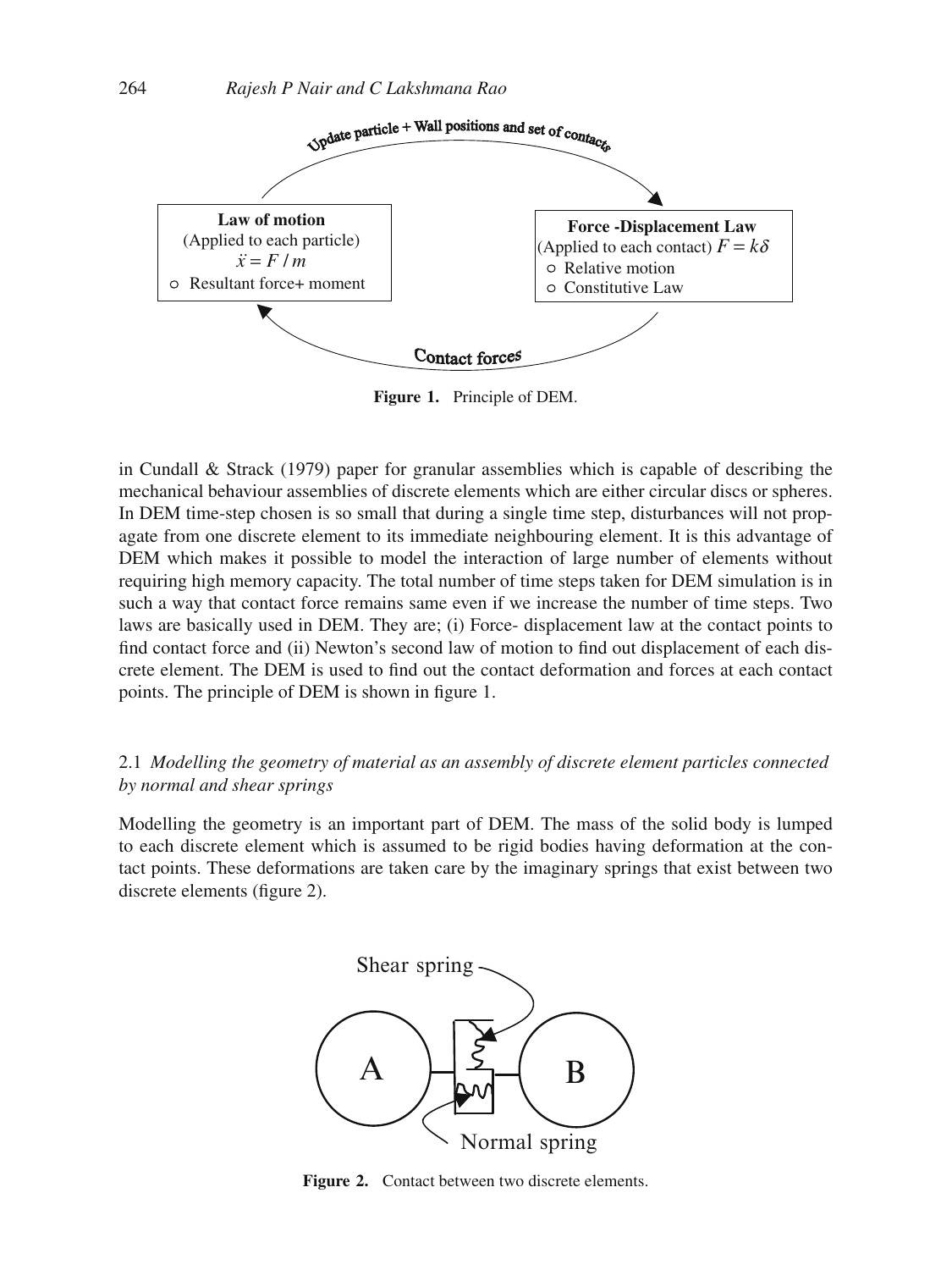#### 2.2 *Determination of spring constants (Kn and Ks*) *of the connecting springs*

The stiffness at the inter element boundaries is determined by developing a discrete element model of a unit cell of material. Uniaxial stress is applied on unit cell to determine the normal and shear stiffness. This technique is used by Tavarez & Plesha (2007) for finding out inter element stiffness of isotropic material modelled using circular two-dimensional discrete elements. The macroscopic linear elastic behaviour of isotropic materials can be characterized by two elastic constants which are Young's modulus (E) and Poisson's ratio  $(\nu)$ . For two-dimensional discrete element modelling; the spring constants  $(K_n$  and  $K_s$ ) are determined by uniaxial test and using linear elastic isotropic stress–strain law. Complete details of determination of inter element stiffness can be found in Tavarez's (2005) thesis.

#### 2.3 *Imposing the boundary conditions and loading for the modelled geometry*

The boundary conditions exist at the contact points of the discrete elements. It can be either displacement boundary conditions or force boundary conditions. Boundary conditions (BC) need to be defined in DEM to avoid rigid body motions.

#### 2.4 *Formulation of GDE with the BC's*

Unlike the equation of equilibrium in static condition, in ballistic impact which is a dynamic simulation, the equation of motion is considered as the basic Governing elasto-dynamics Differential Equation (GDE) to solve the problem. This GDE is solved using the boundary and initial conditions. The equation of motion in three-dimensions for the wave propagation in elastic medium (Timoshenko & Goodier 1970) is represented by (1)

$$
(\lambda + G) \frac{\partial e}{\partial x} + G \nabla^2 u = \rho \frac{\partial^2 u}{\partial t^2}
$$
  
\n
$$
(\lambda + G) \frac{\partial e}{\partial y} + G \nabla^2 v = \rho \frac{\partial^2 v}{\partial t^2}
$$
  
\n
$$
(\lambda + G) \frac{\partial e}{\partial z} + G \nabla^2 w = \rho \frac{\partial^2 w}{\partial t^2},
$$
\n(1)

where  $\lambda$  is the Lame's parameter, G is the bulk modulus, e is the volume expansion,  $\rho$  is the density of the material and the symbol  $\nabla^2$  represents the operation (2)

$$
\nabla^2 = \frac{\partial^2}{\partial x^2} + \frac{\partial^2}{\partial y^2} + \frac{\partial^2}{\partial z^2}.
$$
 (2)

The LHS of (1) represents the forces due to deformation and the RHS represents the inertia force.

#### 2.5 *Solving the governing equations for the given boundary conditions*

The GDE are solved by converting the differential equation to difference equation using the central difference scheme (CDS). Force and displacements at the boundaries of each discrete element is calculated by using Newton's second law of motion and force–displacement law.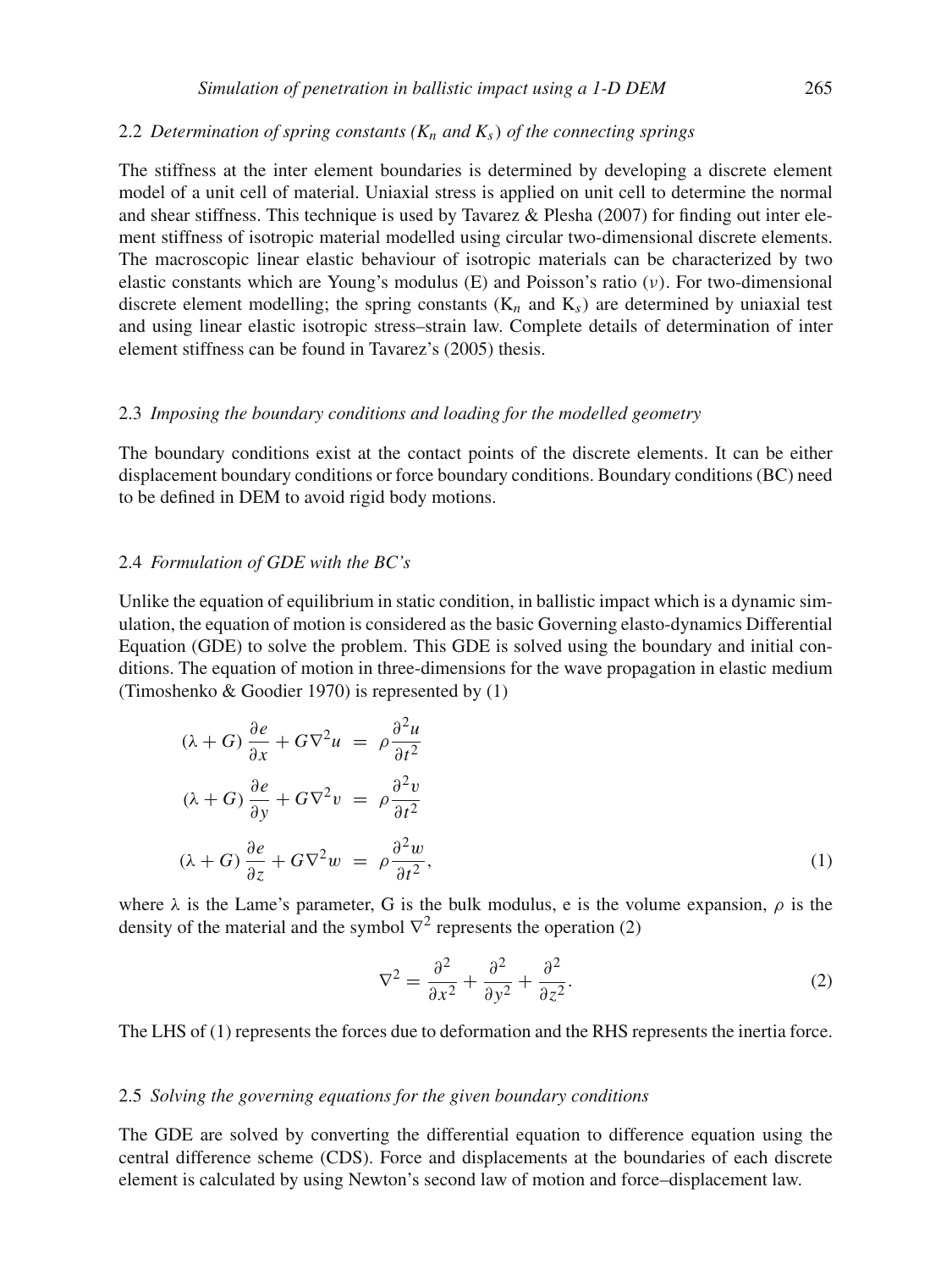## **3. Adaptation of DEM for ballistic impact**

Impact condition (Stronge 2004) consists of sudden force applied within a short period of time. Stress wave propagation (Hu & Eberhard 2004) is an important parameter in impact condition. In our paper, 1-D DEM for ballistic impact analysis is carried out by assuming (i) nonlinear analysis due to plastic deformation in the target and penetrator and (ii) no dissipation of energy due to heat generation. Considering the ballistic impact simulation using DEM in 1-D domain, all the formulations will have one variable only, which is variable in impact direction. Positive direction for contact forces is taken along the positive direction of initial velocity of penetrator.

Modelling of ballistic impact problem using 1-D approach is carried out using DEM. A flatended copper bullet (penetrator) hitting a thick 2024-T351 aluminum plate (target) is studied. The material and geometric parameters are given in table 1. Here, in the 1-D DEM simulation, the penetrator is deformable and is also allowed to penetrate through the target. The target is taken thick enough so that no perforation (complete penetration) occurs when the bullet penetrates through the target. Important parameter obtained in thick target analysis is DOP. The schematic representation of flat-ended penetrator and target is as shown in figure 3.

| Parameter                                                                | Value                     |
|--------------------------------------------------------------------------|---------------------------|
| Copper penetrator characteristics                                        |                           |
| Length                                                                   | 12.74 mm                  |
| Diameter of penetrator                                                   | $4.8 \text{ mm}$          |
| Density                                                                  | 8500 kg/m <sup>3</sup>    |
| Poisson's ratio                                                          | 0.34                      |
| Young's modulus                                                          | $114$ GPa                 |
| Height of a discrete element                                             | $0.32$ mm                 |
| Number of discrete element used                                          | 40                        |
| Flow stress                                                              | 443 MPa                   |
| Total mass of penetrator model                                           | $1.96 \times 10^{-3}$ Kg  |
| Velocity of penetrator                                                   | $230$ m/sec               |
| 2024-T351 Aluminium alloy target characteristics                         |                           |
| Density                                                                  | $2780 \text{ kg/m}^3$     |
| Poisson's ratio                                                          | 0.33                      |
| Young's modulus                                                          | 70 GPa                    |
| Thickness of target                                                      | $25 \text{ mm}$           |
| Diameter of target discrete element                                      | $4.8 \text{ mm}$          |
| Height of a discrete element                                             | $0.31$ mm                 |
| Number of discrete element used                                          | 80                        |
| Flow stress                                                              | 776 MPa                   |
| <b>Yield stress</b>                                                      | 324 MPa                   |
| Total mass of 1-D target model                                           | $1.22 \times 10^{-3}$ Kg  |
| Discrete element model parameters (For velocity of impact $= 230$ m/sec) |                           |
| Time step for simulation                                                 | $4.85 \times 10^{-9}$ sec |
| Total number of time steps                                               | 95 steps                  |

**Table 1.** Penetrator, target and discrete elements parameters used in 1-D modelling for flat end penetrator.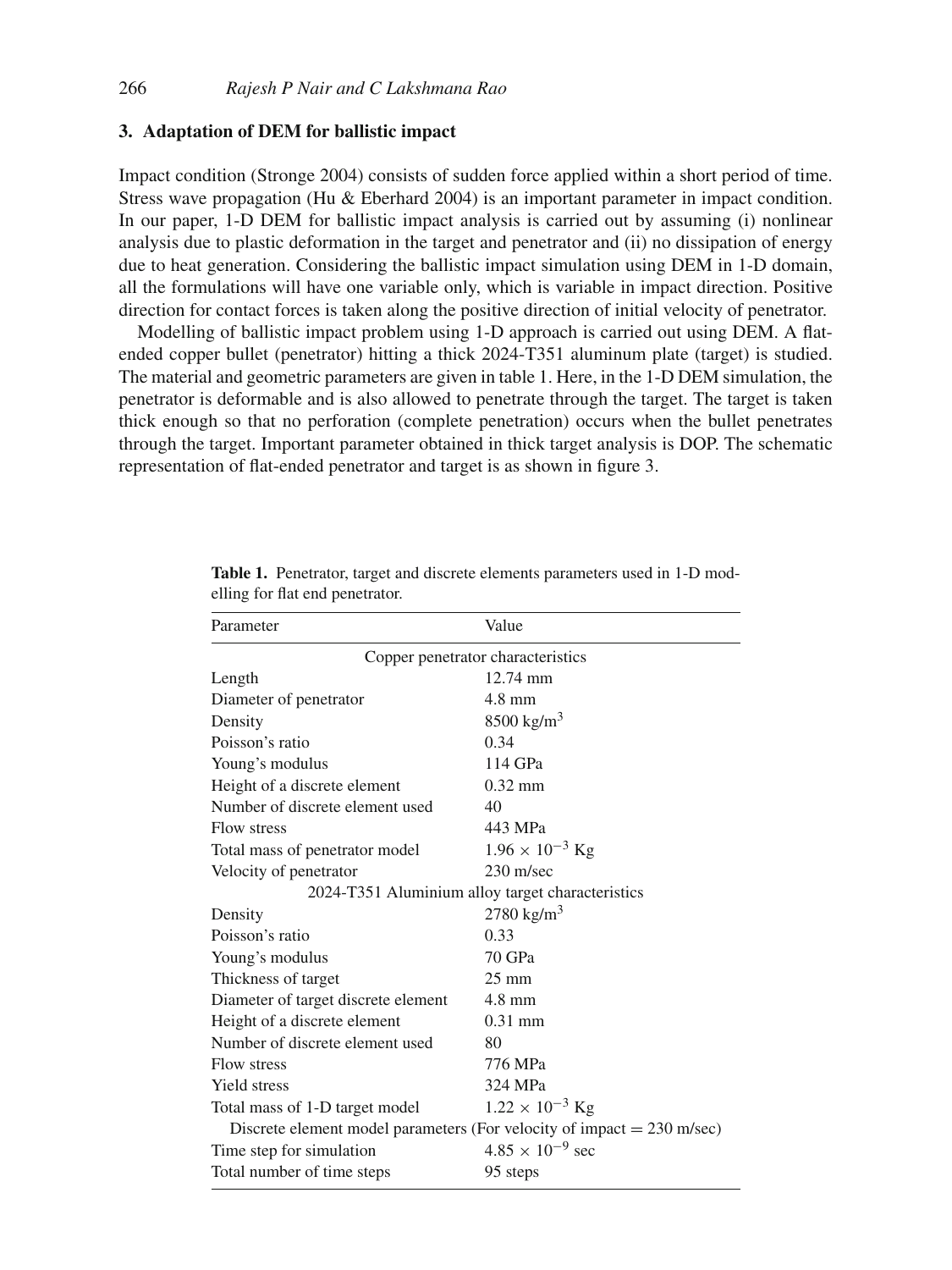

**Figure 3.** Schematic diagram of penetrator and target arrangement for ballistic impact.

#### 3.1 *Modelling of ballistic impact using one-dimensional discrete elements*

The portion of target which is in line with penetrator alone is modelled in 1-D domain, since that portion alone is subjected to high compression. Ballistic impact in 1-D DEM is modelled as a rod impacting another stationary rod as shown in figure 4 using 1-D discrete bar elements. The mass of the discrete element is lumped to the points and springs are connecting the masses. The spring mass analogy for ballistic impact simulation is shown in figure 5.

## 3.2 *Determination of spring constants for ballistic impact simulation*

In DEM, the stress–strain relationship in a material is converted into force–displacement relations associated with masses and springs. Uniaxial stresses and strains experienced in the rod are converted into force acting on masses and displacement in the springs. The determination of spring stiffness between the masses, from the known stress–strain relation of the rod is illustrated for the two cases of (i) linear elastic material and (ii) nonlinearly deforming material, in the following subsections.

3.2a *Calculation of linear spring stiffness*: The stress  $\sigma$  and strains  $\varepsilon$  in an elastic rod are related to each other through the Young's modulus *E* as per the relation given below (3)

$$
\sigma = E\varepsilon. \tag{3}
$$

The linearised strain–displacement relationship in the rod is given by

$$
\varepsilon = \frac{\Delta u}{\Delta x}.\tag{4}
$$



**Figure 4.** One-dimensional discrete element model for impact analysis incorporating shear forces on the boundaries of discrete elements of target.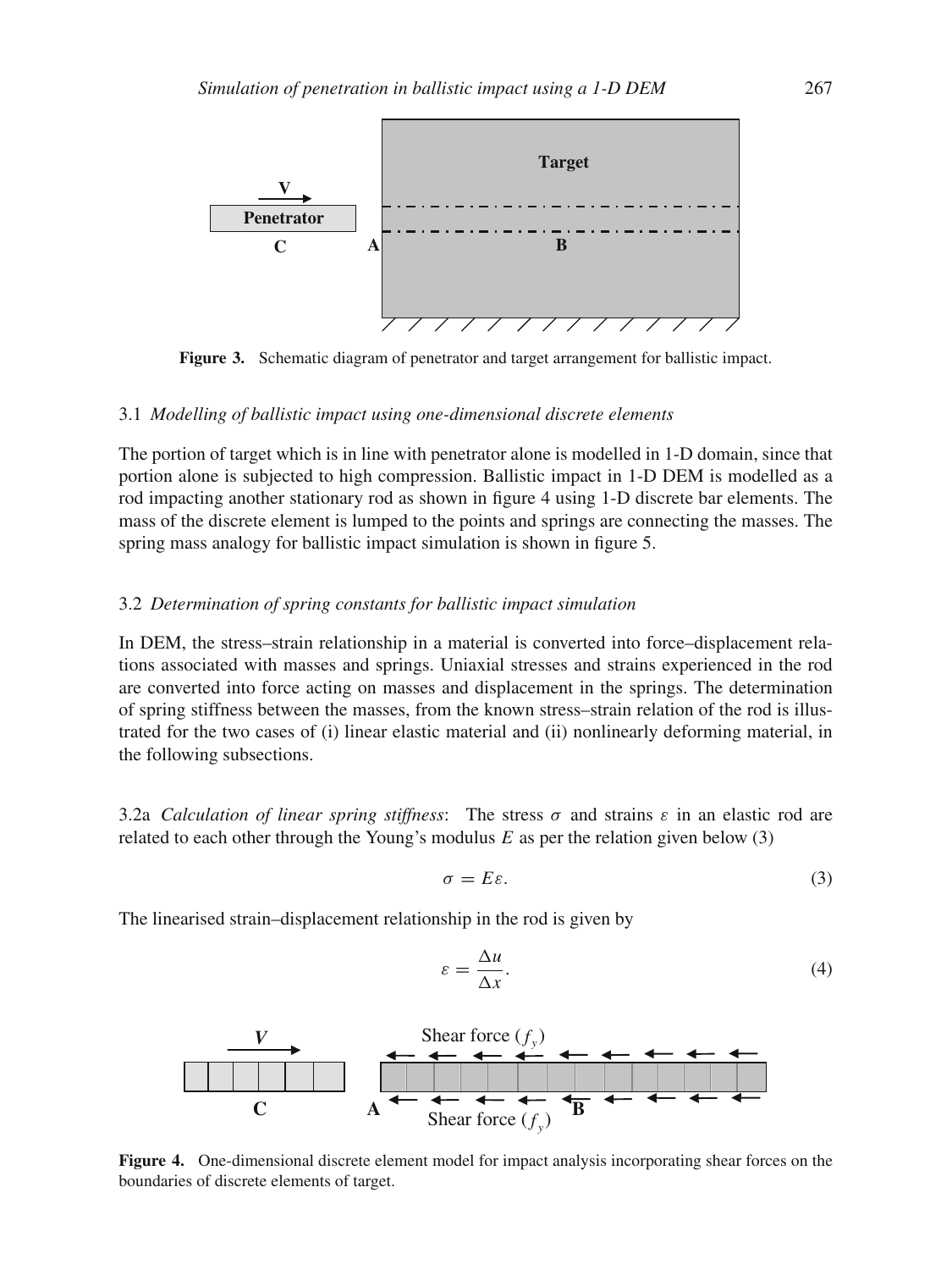

**Figure 5.** Spring–mass analogy for penetrator and target.

Normal stress in the rod is related to the force *F* on the discrete element mass by

$$
\sigma = \frac{F}{A},\tag{5}
$$

where A is the cross sectional area of the rod.  $(3)$  is rewritten using  $(4)$  and  $(5)$  as

$$
\frac{F}{A} = E \frac{\Delta u}{\Delta x}.
$$
\n(6)

Normal spring stiffness  $(K_n)$  is defined as the force *F* produced in spring per unit deformation  $\Delta u$ .

$$
K_n = \frac{F}{\Delta u} = \frac{EA}{\Delta x} = \frac{EA}{l},\tag{7}
$$

*x* is equal to *l* in 1-D DEM for ballistic impact analysis. *l* is the length of each discrete element.

3.2b *Calculation of nonlinear spring stiffness*: Since ballistic impact is a nonlinear phenomenon involving plastic deformation of the materials, nonlinear spring stiffness is required to capture the deformation between discrete elements. In order to get the nonlinear spring stiffness, a power law is used. This nonlinear stress–strain relationship is taken from Woodward (1982). The nonlinear stress–strain relationship is taken as

$$
\sigma = \sigma_0 \varepsilon^n,\tag{8}
$$

where the strength parameters ( $\sigma$ <sub>o</sub> and *n*) were obtained by performing uniaxial compression tests (Woodward 1982) on the materials and fitting the results for true stress  $(\sigma)$  and true strain ( $\varepsilon$ ) to (8). For penetrator  $\sigma_0$  and n are  $\sigma_p$  and  $n_p$  with the values of 443 MPa and 0.1, respectively. For target  $\sigma_0$  and n are  $\sigma_t$  and  $n_t$  with the values of 776 MPa and 0.096, respectively. Using the strain–displacement and force–displacement relation; the spring stiffness is derived. As predicted by Woodward (1982), for target the stress–strain relationship is

$$
\sigma = 2.7 \sigma_t \varepsilon^{n_t}.\tag{9}
$$

The strain displacement law and force–stress relationship is

$$
\varepsilon = \frac{\Delta u}{\Delta x} \quad \text{and} \quad F = \sigma A. \tag{10}
$$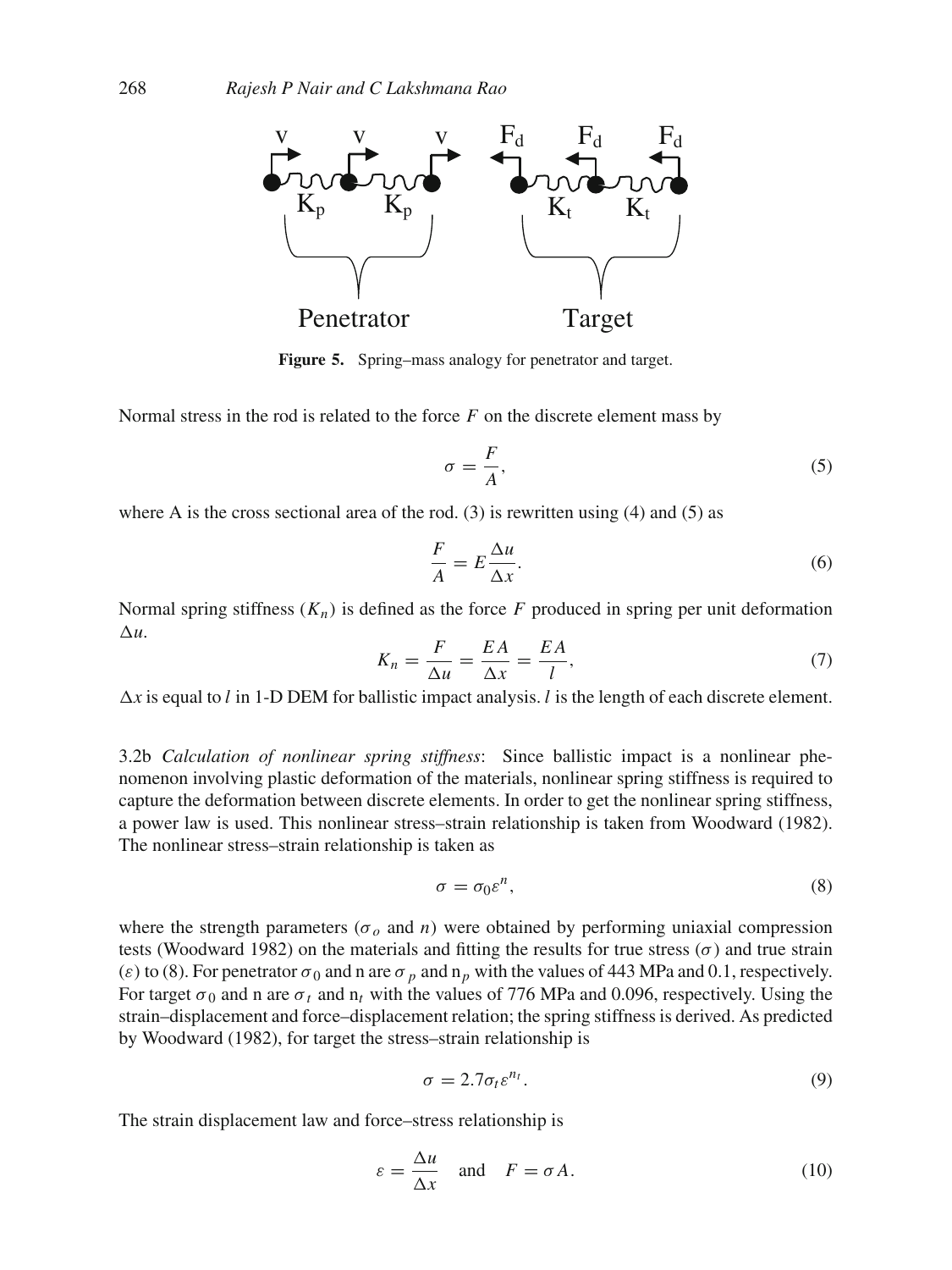Thus (9) can be written as

$$
F = 2.7\sigma_t A \varepsilon^{n_t - 1} \frac{\Delta u}{\Delta x},\tag{11}
$$

where  $\Delta x = l_t$ , thus (11) can be written as

$$
F = K_t \Delta u,\tag{12}
$$

where  $l_t$  is the length of target element and the normal spring stiffness between each target element  $(K_t)$  is given as

$$
K_t = \frac{\left(2.7\sigma_t A \varepsilon^{n_t - 1}\right)}{l_t}.\tag{13}
$$

Similarly, the normal spring stiffness between each penetrator element  $(K_p)$  is derived from (8) as

$$
K_p = \frac{\left(\sigma_p A \varepsilon^{n_p - 1}\right)}{l_p}.\tag{14}
$$

## 3.3 *Boundary conditions*

For the ballistic impact simulation the displacement boundary condition alone exists. Boundary conditions for the target is

$$
V_{t1,t} = V_{p1,t} = V_0, \ \ u_{t1,t} = V_0 \Delta t \ \ \text{for} \ \ x = 0 \text{ and } t = 0
$$
  

$$
V_{tnt,t} = 0, \qquad u_{tnt,t} = 0 \ \ \text{for} \ \ x = L_t \ \text{for all } 't', \tag{15}
$$

where ' $x = 0$ ' represents the impact end of target (point A of figure 4) and ' $x = L_t$ ' represents the non-impact end of target. ' $t = 0$ ' represents the time at which impact occurs.  $V_{t,1,t}$  is the velocity of target element (element 1) at the impact end,  $V_{p1,t}$  is the velocity of penetrator element (element 1) at the impact end,  $V_0$  is the initial velocity of penetrator.  $\Delta t$  is the time step in discrete element simulation (section 3.5) and  $u_{t+1,t}$  is the displacement of the target element at the impact end.  $V_{tnt,t}$  is the velocity of target element at the non-impact end,  $u_{tnt,t}$  is the displacement of the target element at the non-impact end.

Boundary conditions for the penetrator is

$$
V_{p1,t} = V_0, \t u_{p1,t} = 0 \t for x = 0, t < 0V_{p1,t} = V_0, \t u_{p1,t} = V_0 \Delta t \t for x = 0, t = 0V_{p1,t} < V_0, \t u_{p1,t} = V_{p1,t} \Delta t \t for x = 0, t > 0,
$$
\t(16)

where ' $x = 0$ ' represent the impact end of penetrator (point A of figure 4).  $V_{p1,t}$  is the velocity of penetrator element at the impact end and  $u_{p1,t}$  is the displacement of the penetrator element at the impact end. ' $t < 0$ ' represents the time before impact occurs, ' $t = 0$ ' represents the time at which impact occurs and  $t > 0$ ' represents the time after impact.

#### 3.4 *Formulation of GDE with the given BC's for the ballistic impact problem*

The GDE in one-dimension is shown in (17)

$$
m\left(\frac{\partial^2 u}{\partial^2 t}\right) + F_y = \sum F.
$$
 (17)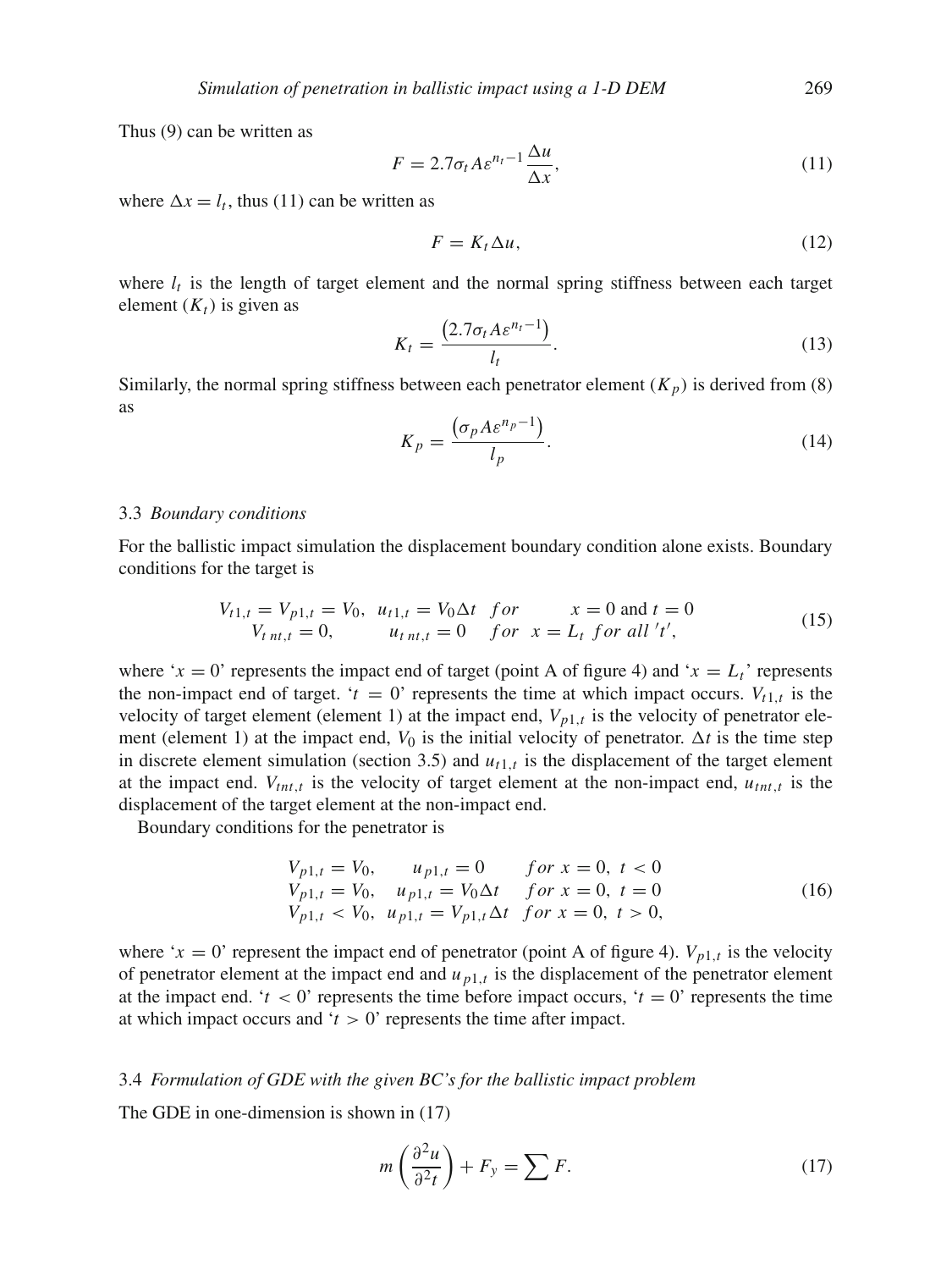Here, RHS represents the total force acting on each discrete element, first term on LHS represents the inertia force and second term on LHS represents the shear force acting on the boundary of each discrete element.

## 3.5 *Solving the governing differential equation for ballistic impact simulation*

Basic forces that act in the ballistic impact simulation are inertial force, shear forces and the spring forces. If a single discrete element is analysed, the force balance equation from figure 6 is

$$
F_I + F_y = K_n u_1 + K_n u_2, \tag{18}
$$

where  $F_I$  is the inertial force on the mass  $F_V$  is the shear force on the boundary of target elements and  $K_nu_1$  and  $K_nu_2$  are the spring forces (Fs<sub>1</sub> and Fs<sub>2</sub>) acting on both sides of the target mass. Above equation can be simplified as

$$
m_t\left(\frac{\partial^2 x}{\partial^2 t}\right) + F_y = K_n u_1 + K_n u_2.
$$
 (19)

Here,  $m_t$  is the mass of target element,  $u_1$  and  $u_2$  is the deformation at both ends of the target mass. The above basic GDE is solved using CDS. The differential equation is converted to difference equation and is solved as explained in the following steps.

In 1-D DEM simulation for ballistic impact, at the first time step  $(t_1)$  deformation is assumed to occur only at the impact point i.e., on the impact side of both target and penetrator discrete elements. From second time steps onwards the deformation progress to the other contact points of discrete elements inside target and penetrator elements. Thus with time increment the deformation progresses to the non-impacting end of penetrator and target.

DEM is an explicit integration scheme where time step for simulation is an important parameter to ensure numerical stability. Critical time step  $(\Delta t_c)$  is calculated from (20) which is obtained from Bathe (1996). The time step ( $\Delta t$ ) for DEM need to be less than critical time step ( $\Delta t_c$ ) in order to ensure stability of result. Here 0.1 is the factor (Hart *et al* 1988) taken to ensure stability of numerical simulation (21).

$$
\Delta t_c = \sqrt{2 \frac{m_{\text{min}}}{K_{\text{max}}}}
$$
(20)

$$
\Delta t = 0.1 \sqrt{2 \frac{m_{\text{min}}}{K_{\text{max}}}},\tag{21}
$$

where  $m_{\text{min}}$  is the minimum mass of the element used in DEM and  $K_{\text{max}}$  is the maximum contact stiffness of the discrete element.



Figure **6.** Forces acting on a single target discrete element mass.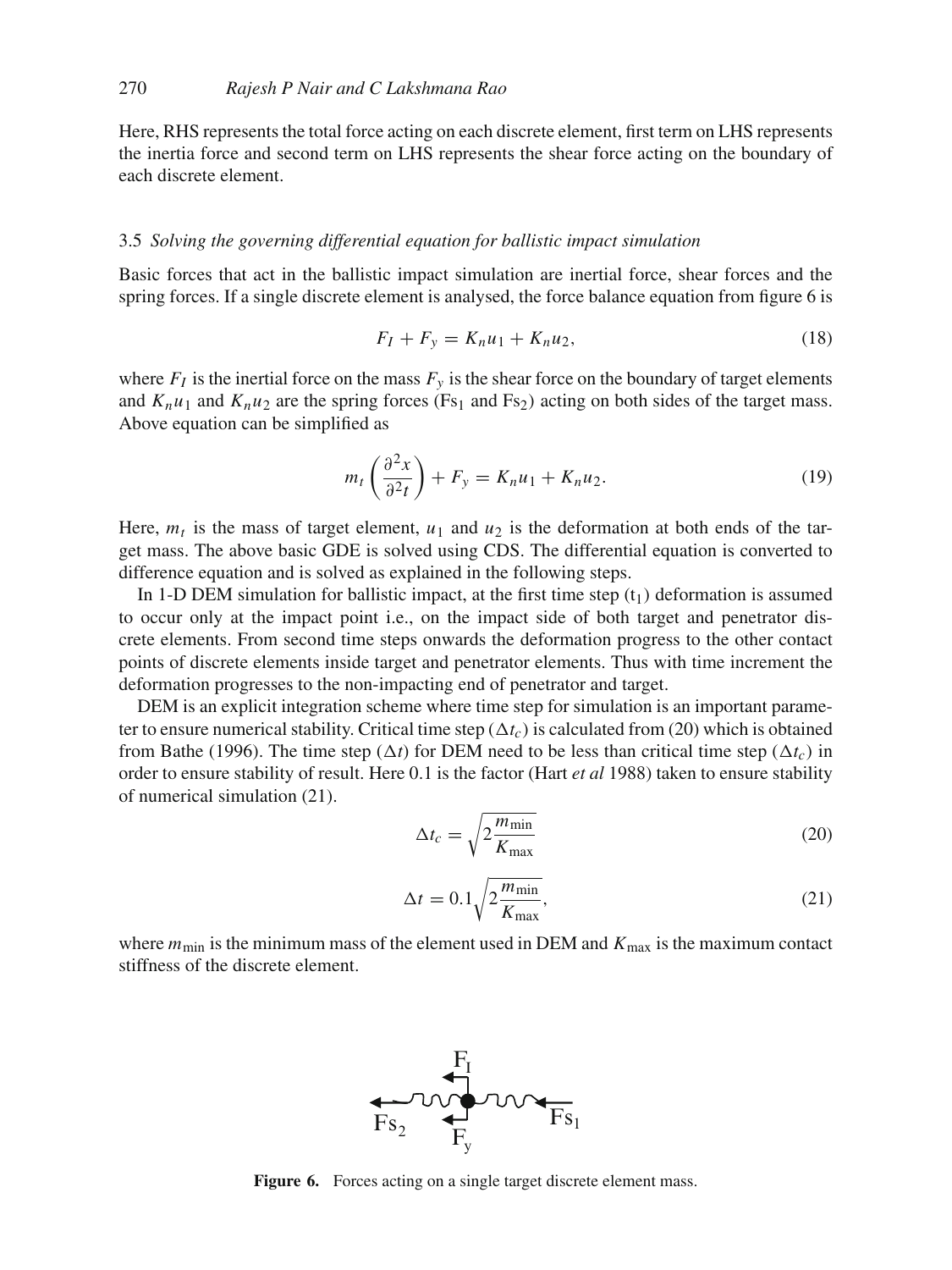Cundall & Strack (1979) first reported the use of DEM for analysing granular materials. In ballistic impact simulation (22), (23) and (25) are the same equations used by Cundall & Strack (1979) for analysing the compression of two discs between rigid walls. The contact force at impact end of target discrete element ( $F_{c_1}$ , *t*) and penetrator element ( $F_{c_1}$ , *t*) at time t<sub>1</sub> =  $\Delta t$  is obtained from force displacement law as shown in (22).

$$
F_{c1,1} = K u_{t1,1}
$$
  
\n
$$
F_{c1,1} = -K u_{t1,1},
$$
  
\n
$$
K = \frac{K_p K_t}{(K_p + K_t)}.
$$
\n(22)

The effective spring stiffness  $K$  is the combination of both penetrator and target springs in series connection. The calculation of deformation at the impact point  $u_{t+1}$  is given in (26). The impact force is equal to contact force at the impact end, which will be equal for both target ( $F_{ct1,t}$ ) and penetrator element  $(F_{cp1,t})$ .

where

 $F_{c p 1,1}$  act in the opposite direction of velocity of impact.  $F_{c p 1,1}$  is negative because positive direction of force is taken along the velocity of impact direction. Total force on the discrete element of target  $(F_{t}$ <sub>1,*t*</sub>) and penetrator  $(F_{p}$ <sub>1,*t*</sub>) at impact end at any time will be equal to sum of all contact forces acting on the first target element and first penetrator element, respectively.

$$
F_{p 1,1} = F_{cp 1,1}
$$
  
\n
$$
F_{t 1,1} = F_{ct 1,1}
$$
  
\n
$$
F_{p 1,t} = F_{cp 1,t} - F_{cp 2,t} + F_y
$$
  
\n
$$
F_{t 1,t} = F_{ct 1,t} - F_{ct 2,t} - F_y.
$$
\n(23)

The effect of boundary is taken care by introducing shear force in the target elements which is shown in figure 4. The shear force  $(F_y)$  on the target element is given by

$$
F_y = C\pi dh \sigma_f,\tag{24}
$$

where C is the constant calculated from distortional energy theory for failure, which predicts that the yield strength in shear is 0.577 times the yield strength in tension. Diameter of penetrator and length of target discrete element are d and h, respectively. The flow stress of the target element is represented by  $\sigma_f$  (table 1). The same (24) was used by Woodward (1982) for modelling the ballistic impact using FDM. When the penetrator enters the target, penetrator also experiences the shear force  $F_y$ , whose expression is same as  $(24)$  in which the shear force term consists of diameter of penetrator, height of penetrator element and flow stress of penetrator.

When impact occurs, velocity of target element at the impact point is taken as equal to velocity of penetrator element. By integrating the velocity with respect to time, initial displacement at the impact point is obtained (25). From the incremental time step  $\Delta t$ , which is obtained from (21), discrete element simulation is repeated for *n* number of time steps till the DOP value remains constant with respect to time. The total time for simulation  $T$  is the time required in 1-D DEM to obtain saturation value of DOP.

$$
u = \int_0^T V(t) dt
$$
  
\n
$$
T = n \Delta t.
$$
\n(25)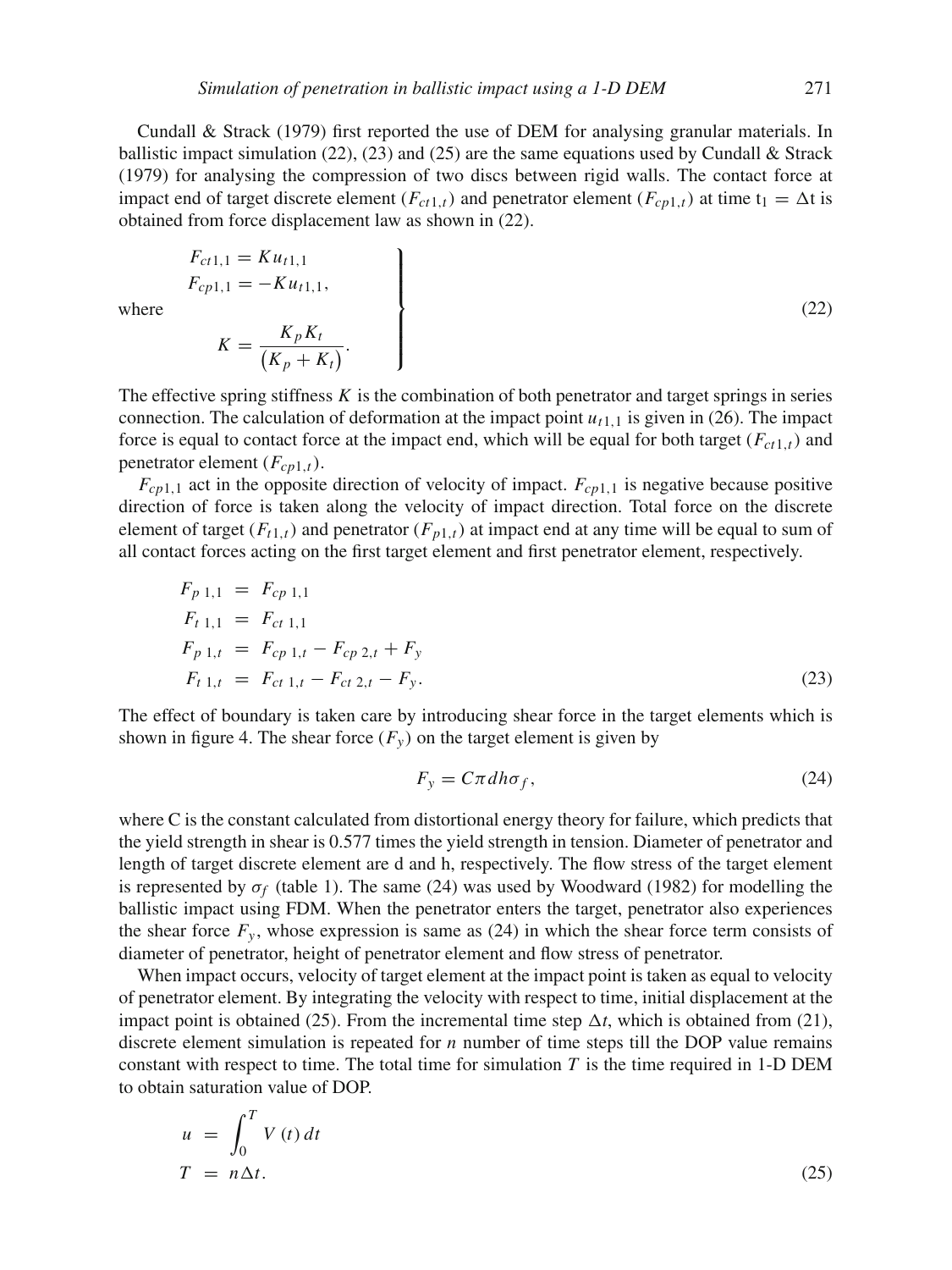The velocity  $V(t)$  is a function of time (28). For the penetrator discrete element;  $V(t)$  will decrease with respect to time and will eventually become zero when the saturation value of DOP is reached. The initial deformation at the impact point is given by (26)

$$
u_{p1,1} = u_{t1,1} = V_o \Delta t. \tag{26}
$$

The initial velocity of penetrator is represented by *Vo*. In the second time step the increment in deformation at the impact point for penetrator  $(u_{p1,2})$  and target  $(u_{t1,2})$  is calculated using CDS as shown in (27)

$$
u_{p1,2} = \frac{F_{p1,1}}{m_p} \Delta t^2 + 2u_{p1,1}
$$
  

$$
u_{t1,2} = \frac{F_{t1,1}}{m_t} \Delta t^2 + 2u_{t1,1},
$$
 (27)

where  $m_p$  and  $m_t$  are the mass of penetrator and target discrete element, respectively. Deformation in other contact points of discrete elements inside the target and penetrator is calculated from the deformation produced at the interface of two discrete elements. From the force–displacement law the contact forces are calculated and the process is repeated for every time step. In onedimensional formulation of DEM the basic equations are almost same with 1-D FDM except that the force is obtained directly from displacement in DEM. In FDM, stress is the additional parameter needed to be calculated and from stress, force is calculated. Details of 1-D FDM formulation are given in Woodward (1996).

## 3.6 *Calculation of depth of penetration (DOP) for ballistic impact simulation*

DOP is the depth of the hole formed on the target by penetrator after the impact. The DOP is calculated as the total distance travelled by the penetrator before its velocity comes to zero. The penetrator hits the target with an initial velocity of *V*0. The numerical simulation is assumed to start from the time that the penetrator touches the target. DOP is calculated as shown in (28).

$$
V_{p1,1} = V_0
$$
  
\n
$$
X_{p1,1} = V_{p1,1} \Delta t
$$
  
\n
$$
V_{p1,2} = V_{p1,1} - F_{p1,1} \Delta t / m_p
$$
  
\n
$$
X_{p1,2} = X_{p1,1} + V_{p1,2} \Delta t
$$
  
\n
$$
P = X_{p1,T},
$$
\n(28)

 $V_{p1,1}$  is the velocity of 1st penetrator element at first time step.  $X_{p1,1}$  is the distance travelled by 1st penetrator element after the first time step. DOP of penetrator (P) is equal to  $X_{p_1,T}$ . In 1-D DEM; it is possible to find out the contact deformation, contact force, velocity and distance travelled by each discrete element (penetrator/target) with respect to time using (28).

## **4. Ballistic impact simulation results using 1-D DEM**

MATLAB 7.0 platform is used to simulate impact process using 1-D DEM and to perform the parametric study. Basic simulation result obtained is the DOP on the thick target. Convergence study to get the optimal number of discrete elements is performed and the comparison of DOP obtained from 1-D DEM with 1-D FDM and experimental results of Woodward (1982) are done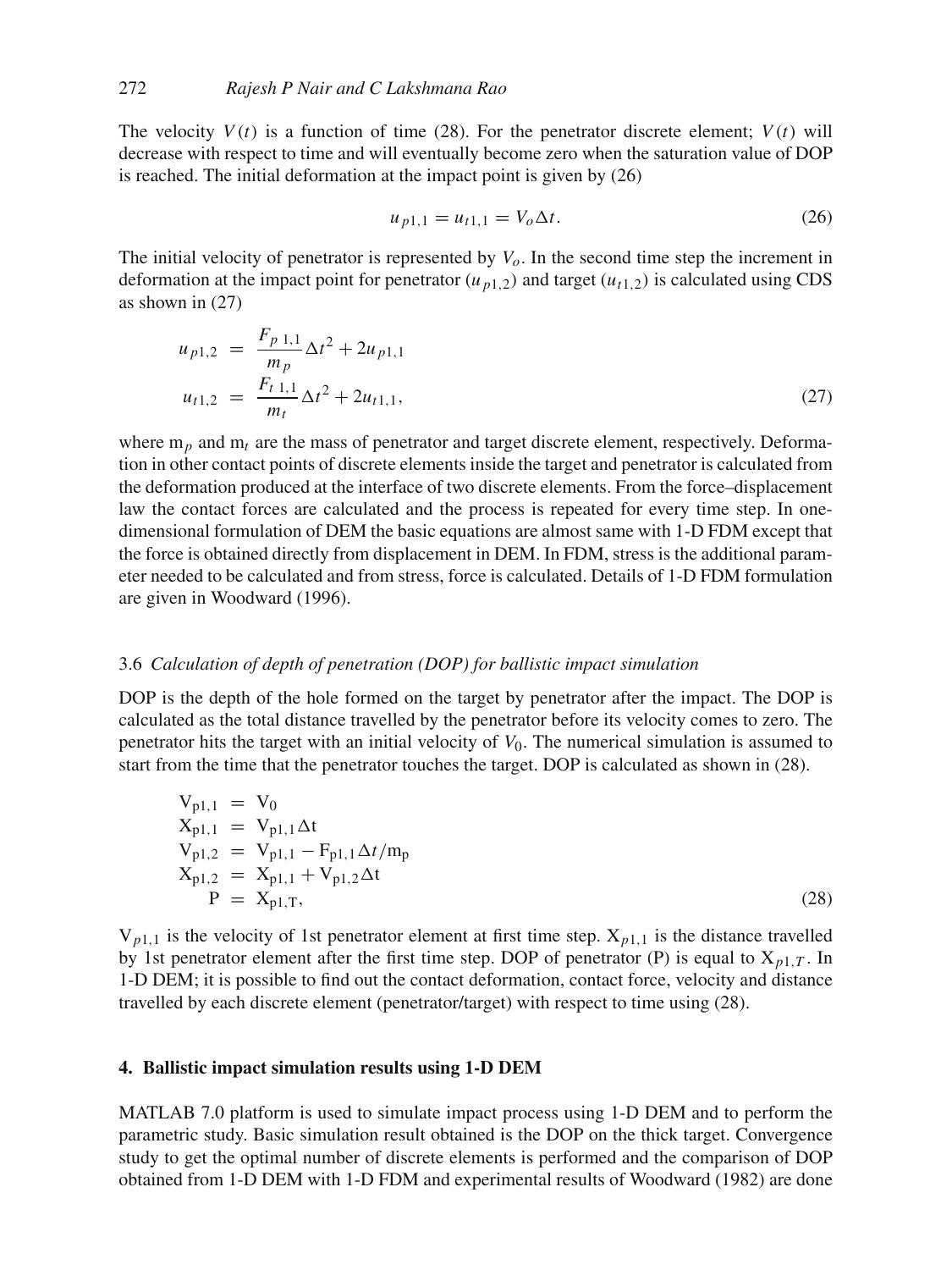in this paper. Parametric study is conducted by observing the DOP with respect to change in impact velocity of penetrator. Details of simulations results are as shown in subsections below.

## 4.1 *Comparison of 1-D DEM results with 1-D FDM and experimental values*

Figure 7 is the comparison of DOP of the 1-D DEM results with FDM results for different impact velocities. In order to compare with 1-D FDM results, same number of elements is used as in FDM. Thus in 1-D DEM, 10 elements are used for penetrator and 20 elements are used for target to compare with 1-D FDM result of Woodward (1982). The trend shown in figure 7 is a nonlinear variation of DOP with respect to impact velocity. It is clear from the figure 7 that both 1-D DEM and FDM results are matching well for all impact velocities.

#### 4.2 *Convergence study using 1-D DEM*

Several mesh sizes were simulated to study the convergence of the simulations with mesh sizes (figure 8). Combinations of target and penetrator sizes that were studied include: (a) 10 elements on penetrator and 20 elements on target, (b) 20 elements on penetrator and 40 elements on target, (c) 30 elements on penetrator and 60 elements on target, (d) 40 elements on penetrator and 80 elements on target and (e) 50 elements on penetrator and 100 elements on target. It is seen that as the elements increase from combination (c) to (e) the variation in DOP is less than 0.5 mm. Thus 40–80 element combination is taken as the optimal element size and is used for further discrete element analysis.

#### 4.3 *Variation of DOP with respect to change in border stress*

The border stress is the parameter which takes care of boundary effects in the target element. It is observed from figure 9 that as the constant parameter 'C' in the border stress varies, the DOP



**Figure 7.** Comparison of 1-D DEM and 1-D FDM results (10–20 element combination).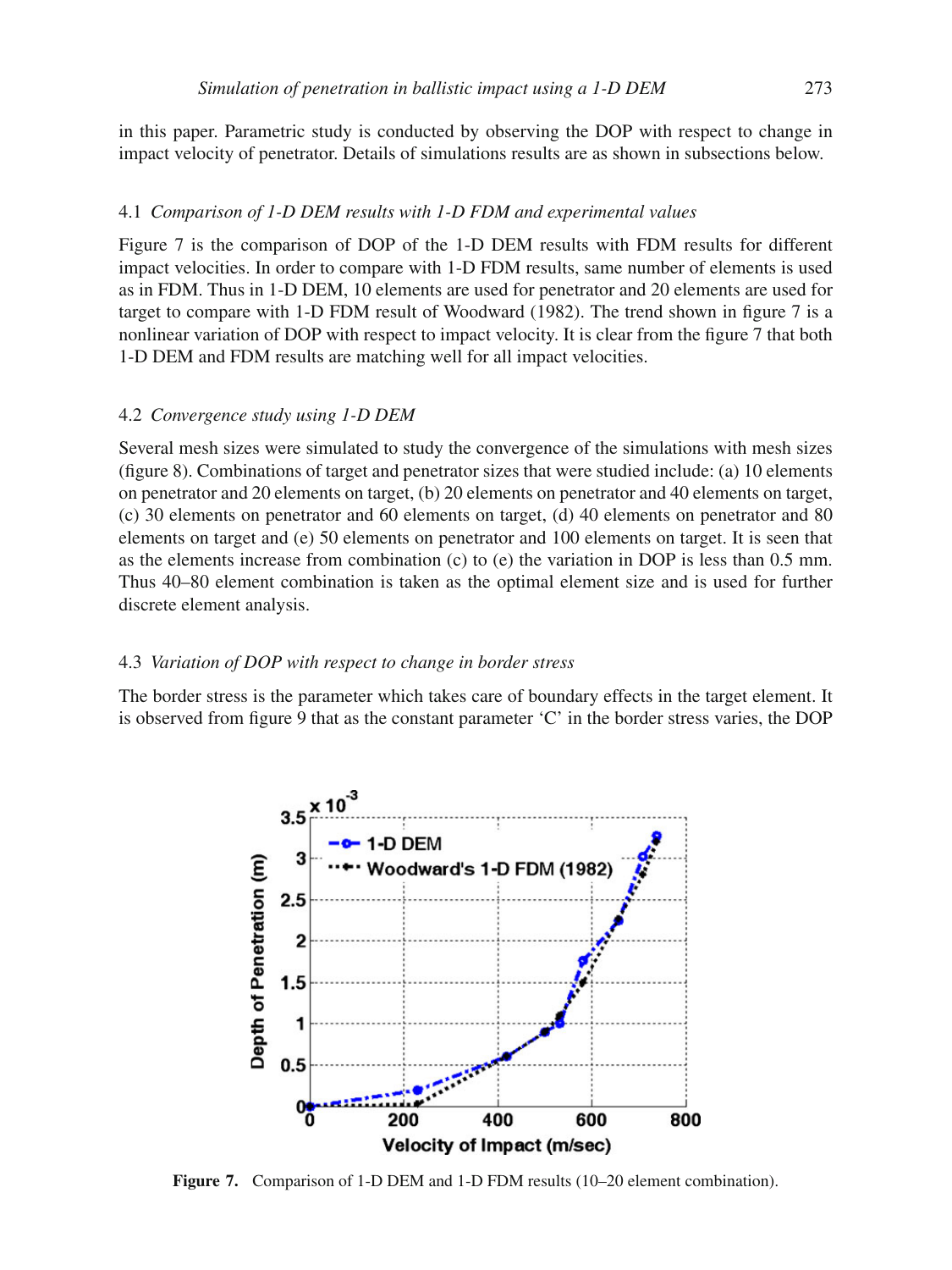

**Figure 8.** Converged study for ballistic impact using 1-D DEM formulation.

varies with respect to change in velocity of impact marginally. Thus it is observed that border stress constant is not an important parameter which governs the DOP. 1-D DEM simulations are thus done using  $C = 0.577$  which is the same value used by Woodward (1982) for 1-D FDM. C is the constant from distortion energy theory of failure.



**Figure 9.** Variation of DOP with change in border stress for the converged elements (40–80 element combination).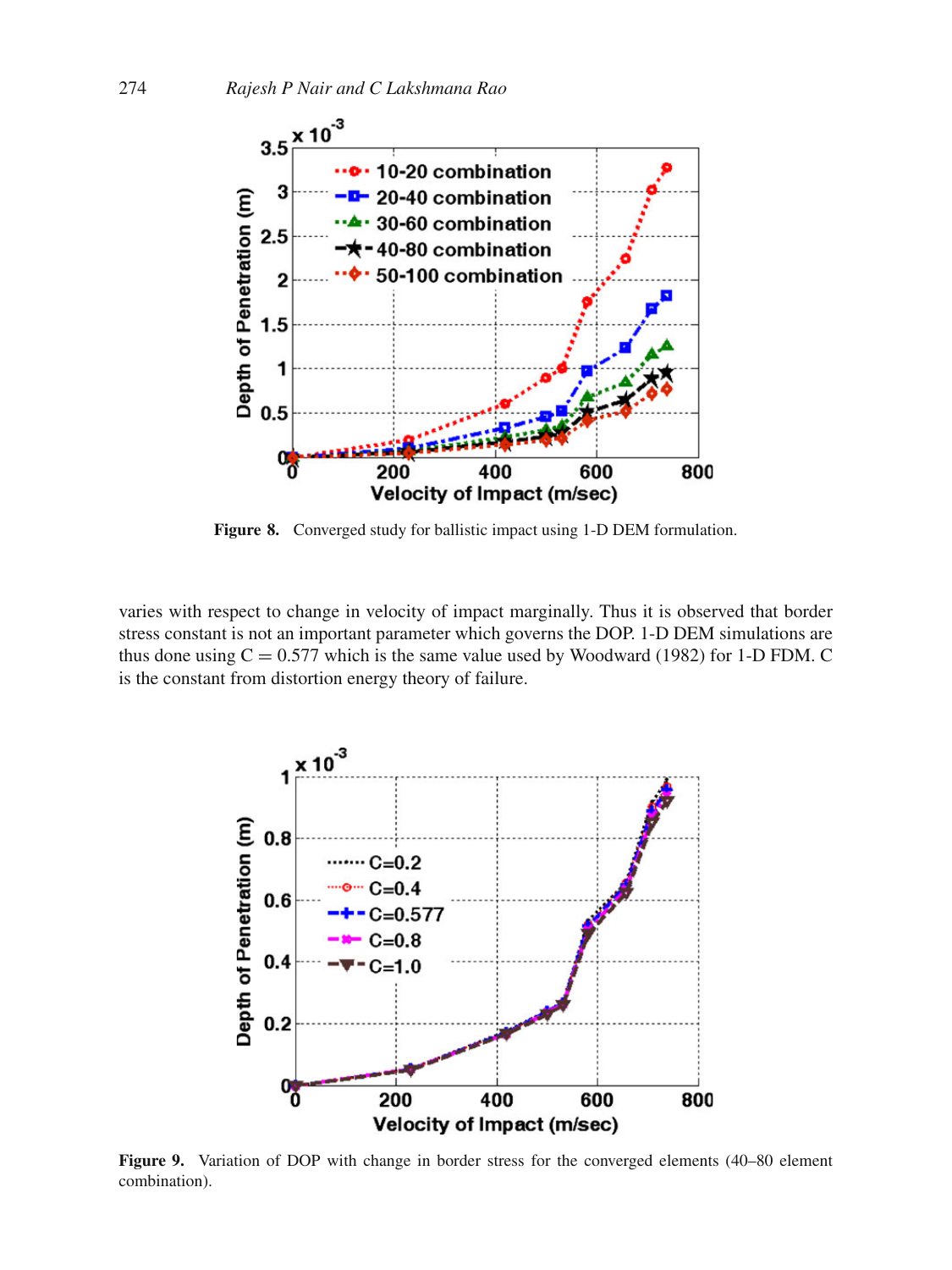## 4.4 *Variation of penetration depth with impact velocity*

During ballistic impact, the penetrator may impact the target with different values of initial velocity. In order to study these effects, a parametric study is conducted to observe the variation of penetration depth with velocity of impact. Figure 10 shows the variation of DOP with respect to the velocity of impact, for the choice of material for penetrator and target as indicated in table 1. Figure 10 indicates that for each value of initial impact velocity, the DOP of the penetrator tip increases nonlinearly with time and reaches a saturation value after a specified time. The penetrator tip stops moving at this saturation depth. The saturation DOP is the maximum value for the curve. It is observed that the saturation DOP increases with impact velocity. Further, the time for saturation also increases with impact velocity.

#### 4.5 *Comparison of 1-D DEM results with experimental values*

Woodward (1982) had reported experimental measurements of DOP with impact velocity. The DOP was measured by Woodward (1982) using the X-ray diffraction technique and only one value was measured and reported for each impact velocity. Figure 11 shows a comparison of DOP predictions from the converged 1-D DEM results with the experimental results reported by Woodward (1982) for different impact velocities.

The trend shown in experimental and DEM predictions are nonlinear variation of DOP with respect to impact velocity. For lower velocity both DEM predictions and experimental observations are matching well with each other. For higher velocities, there is a discrepancy between the DEM results and experimental results. This mismatch can be due to any of the following reasons.

(i) The measurements reported by Woodward (1982) are not accurate and need to be verified with at least two or more observations at each impact velocity.



**Figure 10.** Depth of penetration calculated using 1-D DEM for different impact velocities.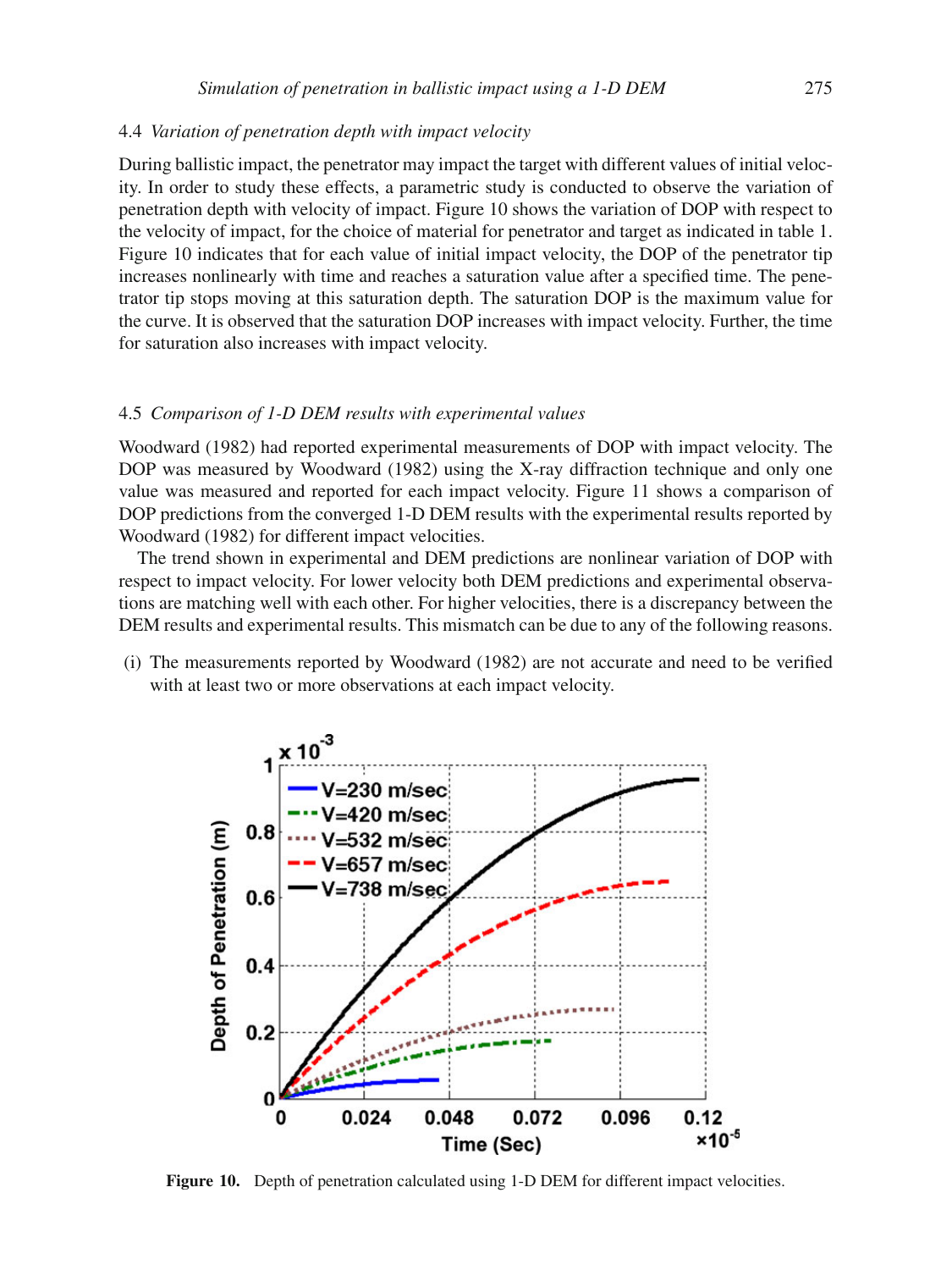

**Figure 11.** Comparison of converged 1-D DEM results with experimental results.

(ii) Damping effects may be significant at higher velocities and hence may affect the predicted depths of penetrations. Incorporation of damping effects is outside the scope of the current work and will be considered in our future work.

## **5. Conclusions**

The basic motivation to write this paper was to prove that for getting DOP in ballistic impact, 1-D numerical simulation is sufficient and no need to go for 2-D or 3-D simulations which are computationally expensive. This paper deals mainly with the application of 1-D DEM for ballistic impact problem consisting of a flat end copper penetrator penetrating into a thick aluminum alloy target. The deformation and contact forces at all intersection points of discrete elements are obtained using 1-D DEM. From the parametric study it is found that velocity of impact has direct effect on DOP. A convergence study to obtain optimal number of discrete elements is done in this paper. Comparison of converged discrete element results with the experimental results (Woodward 1982) is plotted. Even if experimental results are not matching with DEM for higher velocities, DEM results are matching with FDM results (Woodward 1982) for all velocities. In literature, 1-D ballistic impact analytical models are available but very few 1-D numerical models are available for ballistic impact. The ability of a simple one-dimensional model using DEM in providing a good first order estimate of the DOP was demonstrated in this study. Also, the variation of the DOP with impact velocity gives useful results that will help in the design of impact systems. Using DEM, the separation of elements can be simulated easily compared to FDM or FEM which implies that DEM will give a realistic simulation of impact. This will be our future work.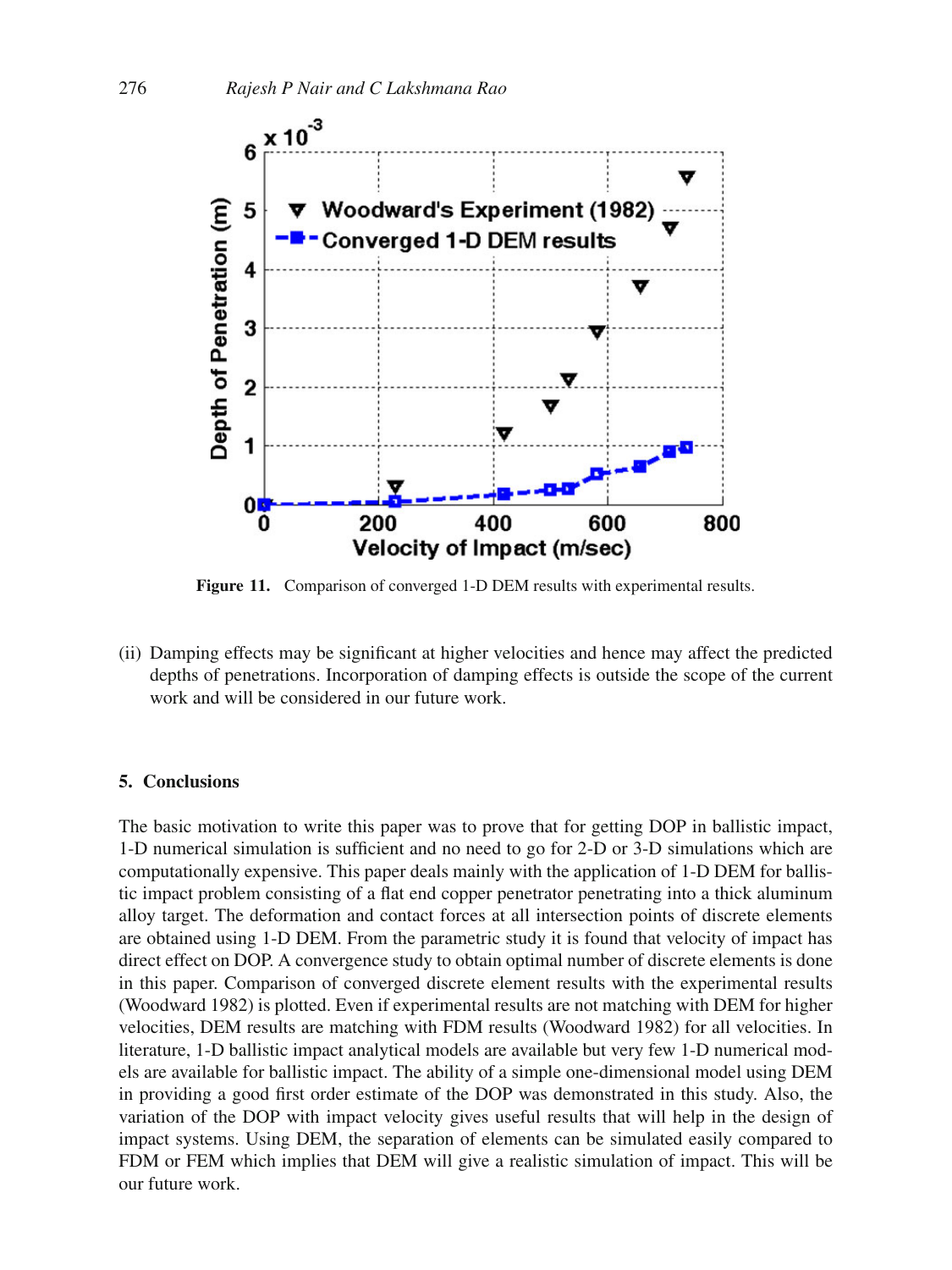## **List of symbols**

- λ Lame's parameter
- G Bulk modulus
- e Volume expansion
- $\rho$  Density of the material
- *u* x-displacement in elastic media due to 3-D wave propagation
- $v$  y-displacement in elastic media due to 3-D wave propagation
- w z-displacement in elastic media due to 3-D wave propagation
- σ Stress on elastic rod
- ε Strain on elastic rod
- *<sup>E</sup>* Young's modulus of rod
- $\Delta u$  Displacement of spring
- *F* Force on the discrete element mass
- *A* Cross sectional area of the rod
- *l* Length of discrete element
- *Kn* Normal spring stiffness between each discrete element
- *Kt* Normal spring stiffness between each target element
- *Kp* Normal spring stiffness between each penetrator element
- $l_p$  Length of a penetrator discrete element
- *lt* Length of a target discrete element
- V*t*1,*<sup>t</sup>* Velocity of target element at the impact end
- V*p*1,*<sup>t</sup>* Velocity of penetrator element at the impact end
	- $V_0$  Initial velocity of penetrator
	- $\Delta t$  Time step in discrete element simulation
- $u_{t}$ <sub> $t$ </sub> Displacement of the target element at the impact end
- *Vtnt*,*<sup>t</sup>* Velocity of target element at the non-impact end
- $u_{tnt,t}$  Displacement of the target element at the non-impact end
- $V_{p1,t}$  Velocity of penetrator element at the impact end
- $u_{p1,t}$  Displacement of the penetrator element at the impact end
	- $F<sub>v</sub>$  Shear force at the boundary of discrete element
	- *FI* Inertial force on the mass
	- *mt* Mass of target element
- $\Delta t_c$  Critical time step of explicit integration
- $m<sub>min</sub>$  Minimum mass of the discrete element
- *K*max Maximum contact stiffness of the discrete element
	- *Kt* Contact stiffness of target
	- $K_p$  Contact stiffness of penetrator
- F*ct*1,*<sup>t</sup>* Contact force at impact end of target discrete element
- F*cp*1,*<sup>t</sup>* Contact force at impact end of penetrator discrete element
- F*p*1,*<sup>t</sup>* Total force at impact end of penetrator discrete element
- F*t*1,*<sup>t</sup>* Total force at impact end of target discrete element
	- *C* Constant calculated from distortional energy theory for failure
	- *d* Diameter of penetrator
	- *h* Length of target discrete element
	- σ*f* Flow stress of the element
- $V(t)$  Velocity of discrete element as a function of time
	- n Total number of time steps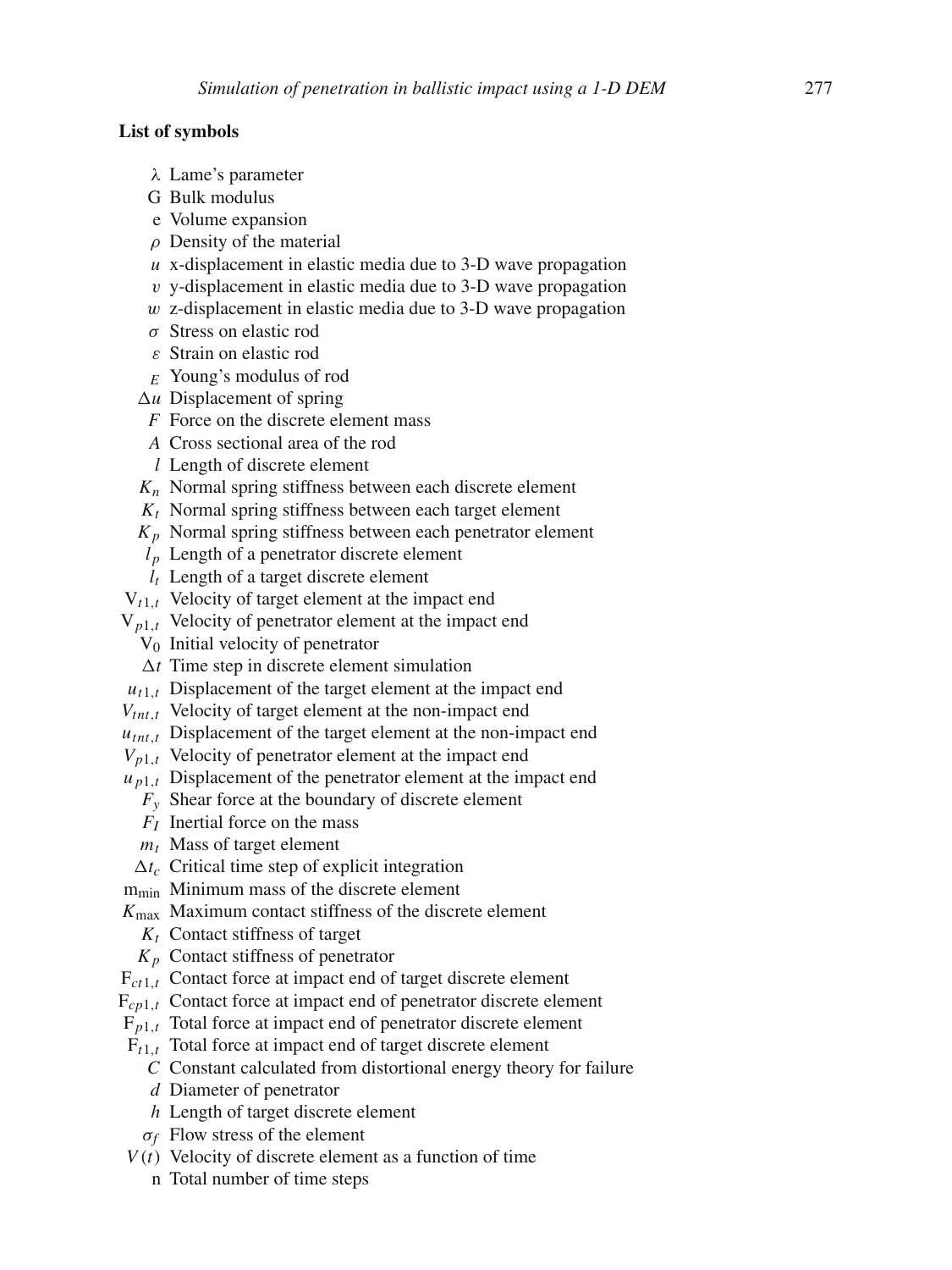- *T* Total time for simulation
- m*<sup>p</sup>* Mass of penetrator discrete element
- m*<sup>t</sup>* Mass of target discrete element
- $V_{p1,1}$  Velocity of 1st penetrator element at 1st time step
- $X_{p1,1}$  Distance travelled by 1st penetrator element after 1st time step
- V*p*1,<sup>2</sup> Velocity of 1st penetrator element at 2nd time step
- $X_{n1,2}$  Distance travelled by 1st penetrator element after 2nd time step
	- *P* Depth of penetration

## **References**

- An B, Tannant D D 2007 Discrete Element Method contact model for dynamic simulation of inelastic rock impact. *Computers and Geosciences* 33: 513–521
- Anderson C E Jr, Littlefield D, Walker J D 1993 Long-rod penetration, Target resistance and Hypervelocity impact. *Int. J. Impact Eng.* 14: 1–12
- Awerbuch J, Bodner S R 1974 Analysis of the mechanics of perforation of projectiles in metallic plates. *Int. J. Solids Struct.* 10: 671–684
- Bathe K J 1996 *Finite element procedures* (India: Prentice Hall) 2nd Edition: 770–773
- Ben-Dor G, Dubinsky A, Elperin T 2005 Ballistic impact: Recent advances in analytical modelling of plate penetration dynamics–A review. *ASME.* 58: 355–371
- Cundall P A, Strack O D L 1979 A discrete numerical model for granular assemblies. *Geotechnique.* 29: 47–65
- Forrestal M J, Tzou D Y, Askari E, Longcope D B 1995 Penetration into Ductile Metal Targets with Rigid Spherical-Nose Rods. *Int. J. Impact. Eng.* 16: 699–710
- Gailly B A, Espinosa H D 2002 Modelling of failure mode transition in ballistic penetration with a continuum model describing micro cracking and flow of pulverized media. *Int. J. Numer. Meth. Eng.* 54: 365–398
- Hart R, Cundall P A, Lemos J 1988 Formulation of a three-dimensional distinct element model -part 2. mechanical calculations for motion and interaction of a system composed of many polyhedral block. *Int. J. Rock Mech. Min. Sci. and Geomech.* 25: 117–125
- Hu B, Eberhard P 2004 Simulation of longitudinal impact waves using time delayed systems. *Trans. ASME.* 126: 644–649
- Kurtaran H, Buyuk M, Eskandarian A 2003 Ballistic impact simulation of GT model vehicle door using FEM. *Theoret. Appl. Fracture Mech.* 40: 113–121
- Magnier S A, Donze F V 1998 Numerical simulation of impact using a Discrete Element Method. *Mech. Cohes-Frict. Mater.* 3: 257–276
- Prochazka P P 2004 Application of Discrete Element Methods to Fracture Mechanics of Rock Bursts. *Eng. Fract. Mech.* 71: 601–618
- Raje N, Sadeghi F, Rateick R G Jr., Hoeprich M R 2007 Evaluation of Stresses around Inclusions of Hertzian Contacts using the Discrete Element Method. *J. Tribol. Trans. ASME.* 129: 283–291
- Ravid M, Bodner S R, Holcman I 1987 Analysis of very high speed impact. *Int. J. Eng. Sci.* 25: 473–482
- Sitharam T G 2000 Numerical simulation of particulate material using discrete element modelling. *Curr. Sci.* 78: 7–10
- Stronge W J 2004 *Impact mechanics* (UK: Cambridge University Press) 1st ed: 146–162
- Tavarez F A 2005 *Discrete element method for modelling solid and particulate materials*, Ph.D. Thesis, University of Wisconsin-Madison, U.S.A.
- Tavarez F A, Plesha M E 2007 Discrete element method for modelling solid and particulate materials. *Int. J. Numer. Meth. Eng.* 70: 379–404